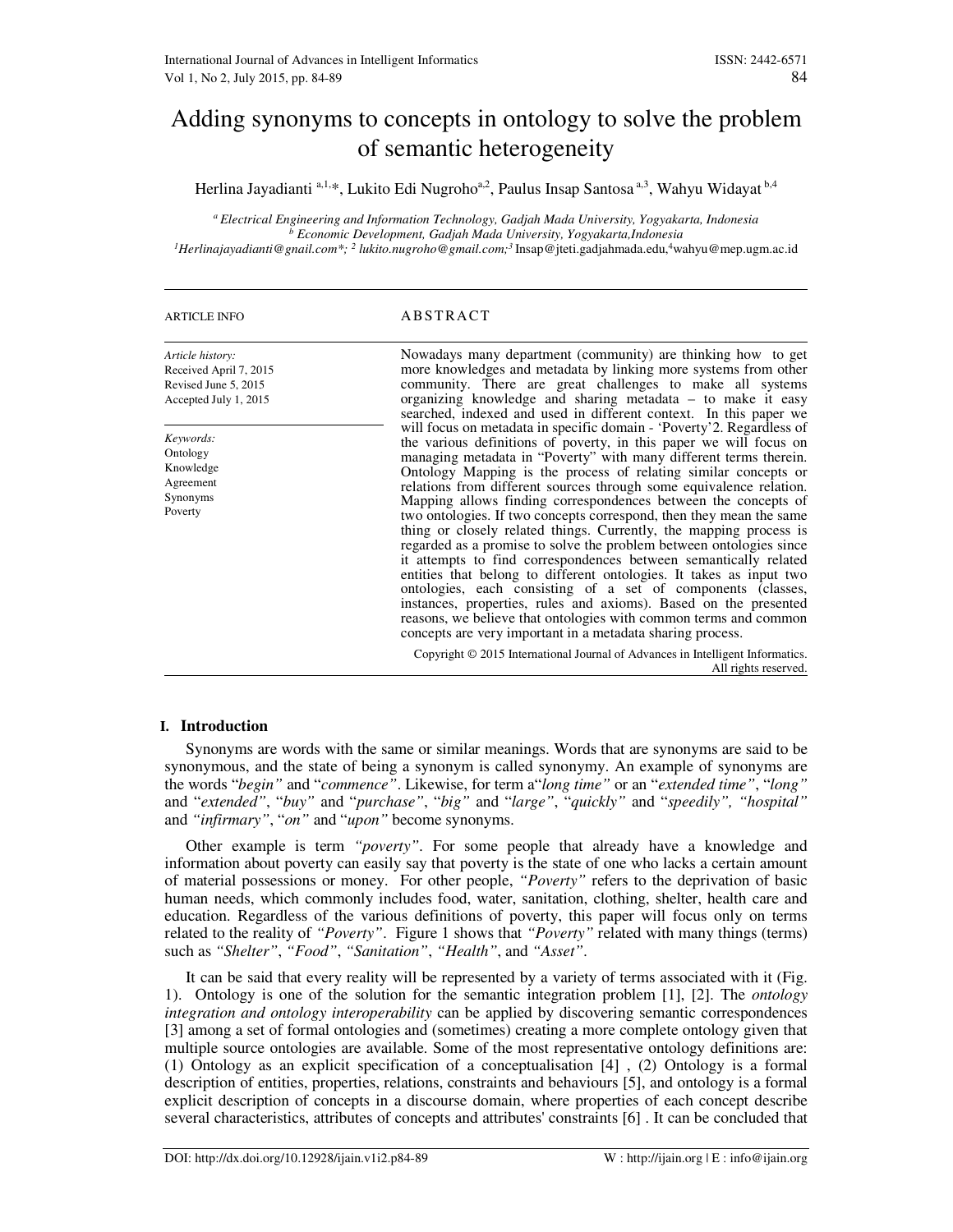the issue of synonyms become the focus in this paper. The use of terms in each system is very dependent on each programmer, it does not become a problem until the system A and system B will be integrated. The main problem is how to equate the terms in both systems. As an example in the case study *"Poverty"*. System A and system B refers term *"Poverty"* as the deprivation of basic human needs. System A uses the term *"Money"*, *"Food"*, *"Water"*, *"Sanitation"*, *"Asset"*, *"Clothing"*, and *"Shelter"*. System B *uses the term "Salary"*, *"Feed"*, *"Water"*, *"Sanitation"*, *"Property"*, *"Clothing"*, and *"House"*. Synonyms are words with the same or similar meanings. An example of synonyms are the words "*Money"* and "*Salary" and "Wage"*. Likewise, for the term an "*Asset"* or an "*Property"*, "*Food"* and "*Feed"*, "*House"* and "*Shelter"*, "*People"* and "*Person"* become synonyms. This paper is organized as follows: (1) Introduction; (2) Knowledge management and Implementation of the solution; (3) Conclusions.



Fig. 1.Reality of Poverty – Representation level

# **II. Knowledge Management and The Implementation of the Solution**

# *A. Architecture system*

An architecture system is a sets of developing steps for designing system. Fig. 2 shows an architecture process of the system : Block 1 understanding of the realities of a domain, Block 2 building ontologies, Block 3 intergating ontolgies with mapping techniques, Block 4 illustrates this in an interface. The first block (Block 1) in an arsitecture system. Reality (actual state of the domain) support the emergence of data (fact about the domain). Information can be considered as an aggregation of data (processed data) which makes decision making easier. Information has usually got some meaning and purpose. Knowledge is derived from information in the same way information is derived from data. Knowlege is ussulay appear based on learning, thinking and proper understanding of the problem area. Block 1 shows the reality from domain x, reality can produces a variety of perceptions such as perception a, perception b, and perception c of a reality, next step perceptions stored in a data base (db1, db2, and db3) in each system. Each end user make a query based on the knowledge that they have. In accordance with the objectives of this dissertation, the first step that must be done is to manage the data into knowledge. Table in a data base managed into classes in knowledge base ontology .The process is done manually. Furthermore, the problem faced after ontology is made. Ontology a, ontology b, and ontology c consists of different name/term of classes, different name/term data properties, different name/term object properties and different name/term instances wich depends on the data source in the data base.

# Example : (Poverty Domain)

Ontology a from institution A: *"Normally all family members have meal two or more times a day".*  Ontology b from Institution B: "*Minimum two times per day the family have food" Meal* and *food* have the same meaning, as well as *suit* and *clothes* or *clinic* and *hospital.* To be similar  $(\equiv)$  or not equal  $(\neq)$  depend on several factors, such as the programmer's interpretation, the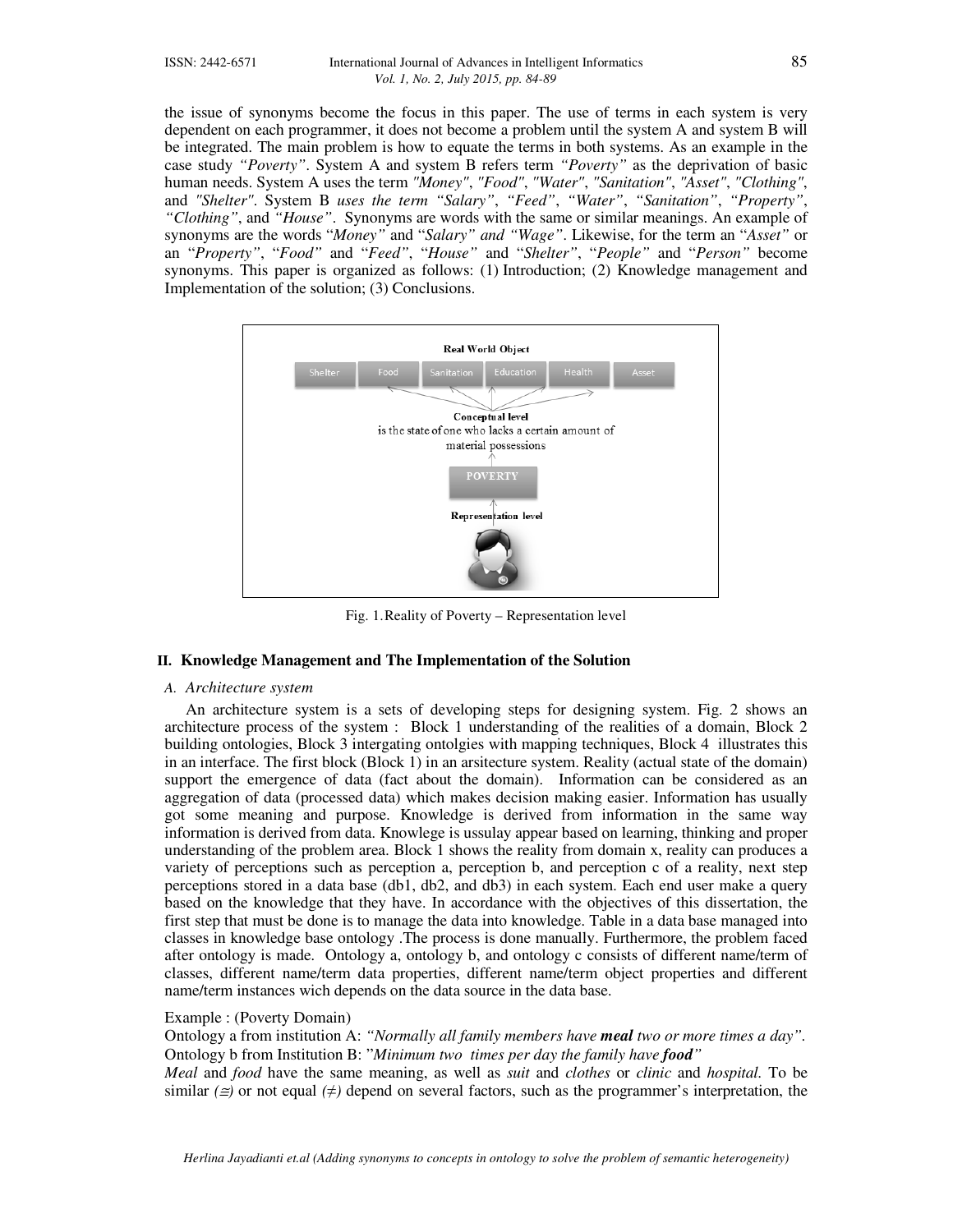needs of the system itself, and the domain/area. each term has always a strong relationship with the domain.

Block 2 and block 3 carried out mapping classes, properties, and instances between ontologies. The target is to combined different existing terminologies about the same reality used by different communities in order to get a common set of terms that can be transparently used by those communities, while maintaining the original terms in the data sources . A single ontology is no longer enough to support the tasks envisaged by a distributed environment. Multiple ontologies need to be accessed from several applications or systems. Ontology mapping is required for combining distributed and heterogeneous ontologies.



Fig. 2.Proposed Model

# *B. Example of SPARQL query*

Ontology UV1 consist of some classes such as Class Person, Class FoodConsume, Class Job, Class Floor and Class Area, each classes are related to each other.

*?Person :hasRarelyEat ?FoodConsume. ?Person :hasJobPositionAs ?Job. ?Person :hasFloorMaterial ?Floor. ?Person :isLivinginVillage ?Area.* 

hasRarelyEat, hasJobPositionAs, hasFloorMaterial, and isLivinginVillage are some of ObjectProperties that are use in this ontology.

Another example : Knowledge in Institution B (here we called UV2) refers poor people as a people lack in Food, Job, House (hasLargestFloorAreaMadeFrom) Condition. In Ontology UV2 we build some classes such as Class Person, Class FoodConsume, Class Job, Class Floor and Class GeographicArea. Next step, Class Person will be connected with other classes, such as Class Food, Class JobArea, Class Floor, and Class GeographicArea. hasRarelyEat, hasJob, hasHouseFloorMadeFrom, and isLivinginSubDistrict are some of ObjectProperties that are use in this ontology. Furthermore ObjectProperties is used to connect any classes related.

*?Person :hasFrequentlyEat ?Food. ?Person :hasLargestFloorAreaMadeFrom ?Floor. ?Person :hasjob ?JobArea. ?Person :isLiveinSubDistrict ?GeographicArea.*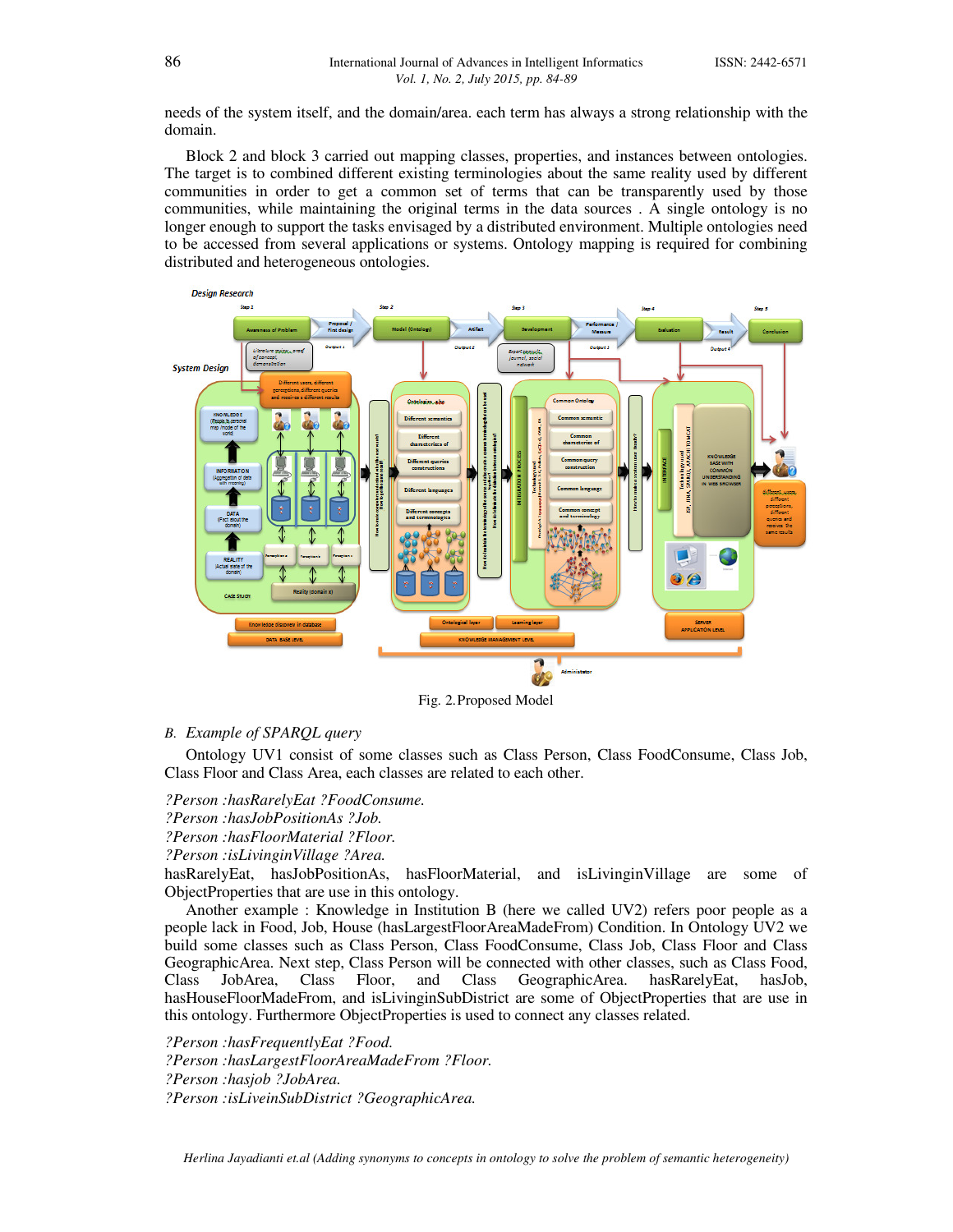*?Person :hasJobPositionAs ?Job ≈ ?Person :hasjob ?JobArea hasJobPositionAs ≈ hasjob Job ≈ JobArea* 

Another example, Class Area in Ontology UV1  $\approx$  Class GeographicArea in Ontology UV2, but Class Area is more general than Class GeographicArea. Class FoodConsume in Ontology UV1  $\approx$ Class Food in Ontology UV2. ClassFoodConsume in Ontology UV1 is more specific than Class Food in Ontology UV2 (Fig. 3 and Fig. 4).



Fig. 4.Class equivalent between ontology UV1 and Ontology UV2

## **III. Testing Ontology Model**

Testing and evaluation of the results performed on a ontology model prototype which has been built in SPARQL testing (expert) where the testers who understand SPARQL language can perform manual testing by input SPARQL query. Here's an example of testing prototype application of ontology model for poverty case study. Testing covers 11 classes in Ontology UV1 (Area, Assets,Contraceptive, Education, FoodConsume, GovermentAid, HealthProblem, Hospital, HouseCondition, Job, Person) , 12 Classes in Ontology UV2 (Asset, BirthControlMethod, EducationLevel, Food, GeographicArea, GovHelp, HealthCondition, Hospital, HouseParameter, JobArea, Person, Work), are being integrated with classes in Ontology CO (People, Property, House, Work, Area, BirthControl, Health, Education, Hospital,Food). Testing also covers 67 Data Properties, 22 Object Properties, consist of more than 600 intances from Ontology UV1. Ontology UV2 42 Data Properties, 43 Object Properties, consist of more than 450 intances. Ontology CO covers 33 classes, 84 Object Properties, 121 Data Properties, and consist of more than 1500 instances (Table 1).

|  | Table 1. Ontology Poverty Domain |  |  |
|--|----------------------------------|--|--|
|--|----------------------------------|--|--|

|                         | <b>Poverty Domain</b><br><b>Ontology UV1</b> | <b>Poverty Domain</b><br><b>Ontology UV2</b> | <b>Poverty Domain Ontology</b> |
|-------------------------|----------------------------------------------|----------------------------------------------|--------------------------------|
| Class                   |                                              |                                              |                                |
| Data Properties         | 67                                           | 42                                           | 84                             |
| <b>ObjectProperties</b> | 22                                           | 43                                           | 121                            |
| <b>Instances</b>        | >600                                         | >450                                         | >1500                          |

Example question:

*Class* : Area, GeographicArea, Location, Person (HeadOfHouseHold, MemberOfHold), Person (HeadOfFamily, MemberOfFamily) , People (HeadOfFamily, MemberOfFamily) Property :Living in, Live in Instance : Ngemplak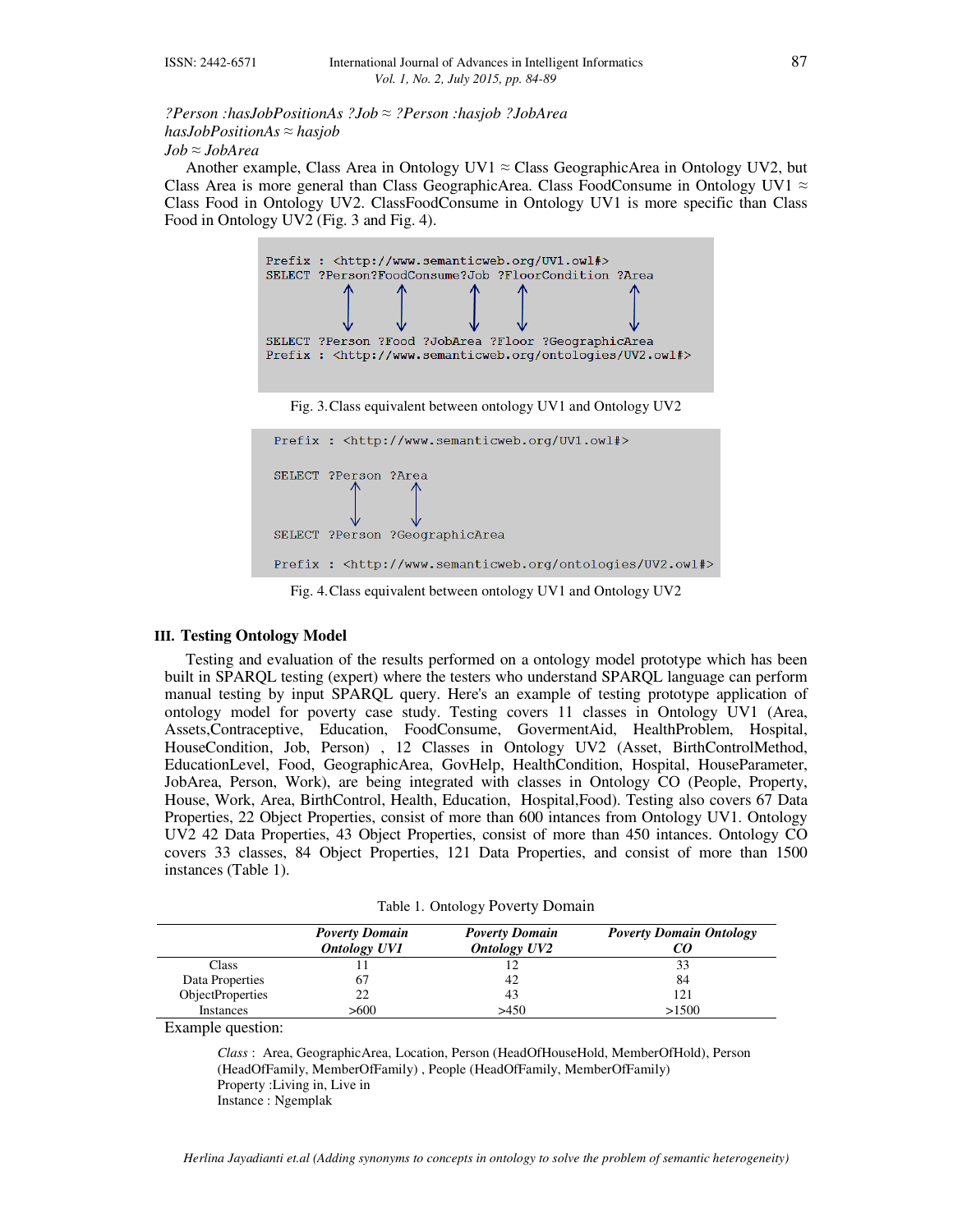#### *Q: Who is the Person that live in Ngemplak?*

| UV1             | Head of house hold that living in area "Ngemplak"                                                                                        |
|-----------------|------------------------------------------------------------------------------------------------------------------------------------------|
| UV <sub>2</sub> | Head of family live in geographic area "Ngemplak"                                                                                        |
| <sub>CO</sub>   | Head of family (OR head of house hold OR head of family) that living in (OR live in) location<br>(OR Area OR geographic Area) "Ngemplak" |
|                 | $\alpha$ n $\alpha$ in the model of the $\alpha$ in the $\alpha$ in $\alpha$ in $\alpha$ in $\alpha$ in $\alpha$                         |

*Class* : Person (HeadOfHouseHold, MemberOfHold), Person (HeadOfFamily, MemberOfFamily) , People (HeadOfFamily, MemberOfFamily), Assets, Asset, Property Property : have Instance : television, TV, Televison

#### *Q: Who is the Person that have Television (OR TV OR television)?*

| UV1 | Head of house hold have Assets "Television" |
|-----|---------------------------------------------|
|-----|---------------------------------------------|

- UV2 Head of family have Assset "tv"
- CO Head of family (OR head of house hold OR head of family) have Property (OR Assets OR Asset) "Televison", "tv", "television"

Next Step is validation in RDF validator. We use RDF validator (http://www.w3.org/RDF/Validator/ and http://www.rdfabout.com/demo/validator/validate.xpd) and converter to validate small snippets of RDF/XML or Notation 3 (including N-Triples and Turtle). The data will be converted and outputted in the other format. RDF Validator and Converter is a tool for parsing RDF Statements and validating them against an RDF Schema. RDF ontology validation process for CO is shown in Fig. 9. Some reason why validations are important: (1) Validation *is* a debugging tool, (2) *Validation is* a future-proof quality check, (3) Validation eases maintenance, (4) Validation helps teach good practices, and (5) Validation is a sign of professionalism. The parser is a Java application that understands embedded RDF in XML, performs semantic and syntax checking of both RDF Schemata and Metadata instances, and validates statements across several RDF/XML namespaces. The results in RDF validator show that the created ontological views correctly reflect the model based on the design of the original relational database or the XML document.

## **IV. Conclusions**

Domain poverty chosen because the problem of poverty is a very complex problems. In this paper we build models and ontology representing the n institutions to visualize the synonym problem. SPARQL queries performed to test the equivalent search. Furthermore, RDF validator is used to check online whether RDF / XML are valid. We propose a model for supporting the heterogeneity and exchange of different perceptions, that support or reject possible correspondence. Each actor can decide, according to its preferences. The proposed framework considers perceptions and terminologist are based on ontology semantics. This proposed model relies on formal perceptions or common perceptions from each ontologist creator. Moreovere in future work we intend to improve and automate the model with modul negottiation (agreement) process to enable actor to reach an agreement on a mapping when they differ in their ordering of terminologist types. Another interesting topic for future work would be to investigate how to argue about the whole perceptions. These perceptions could occur when a global similarity measure (agrrement) between the whole ontologies is applied. In this paper improvement measurement is done by testing of all components from integrated ontologies. Improvement better measurement would be a challenge in future work. In the future, the improvement of measurement will be done by involving ontology agreement

## **Acknowledgment**

We would like to acknowledge Universitas Gadjah Mada for the support.